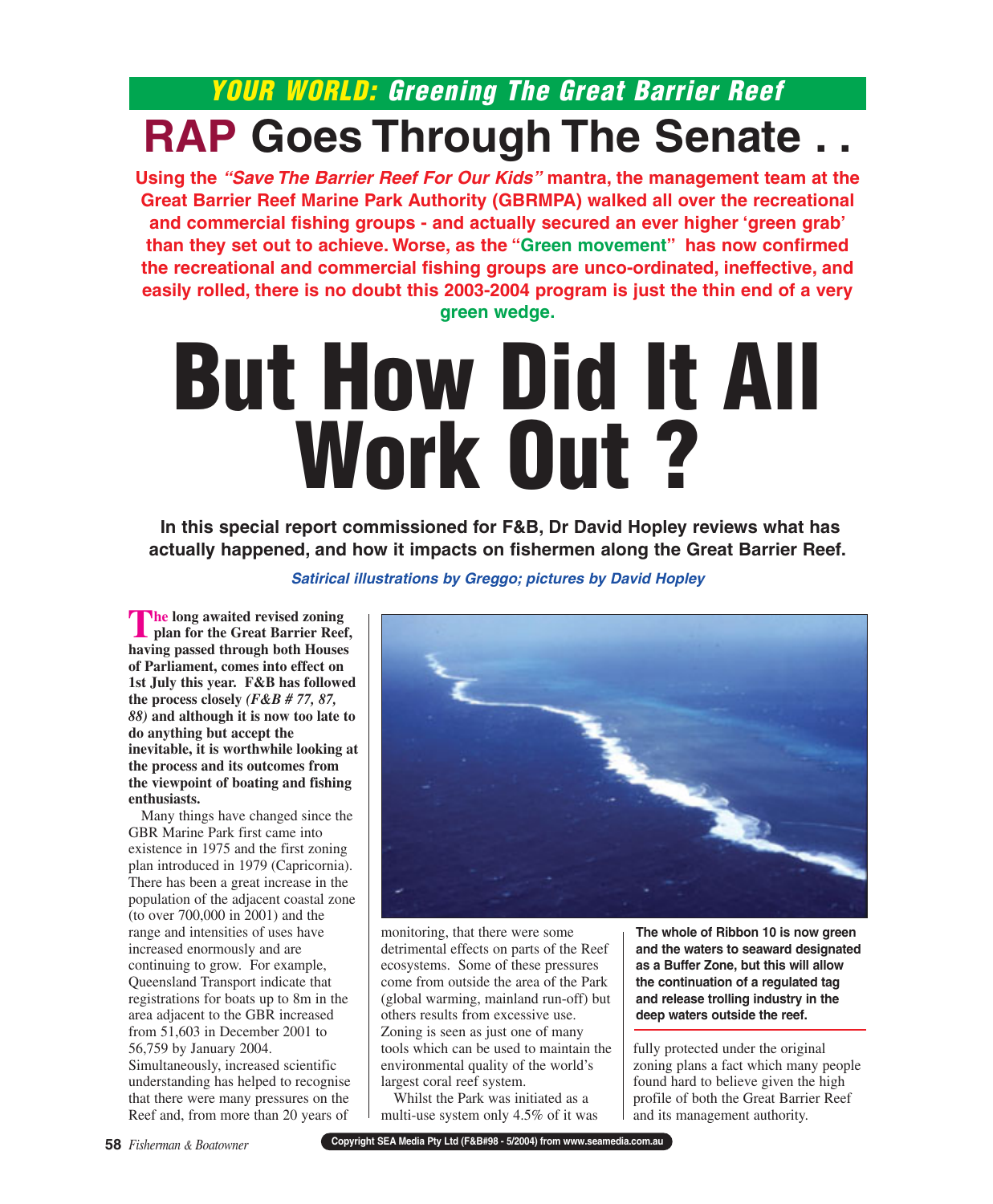Moreover, most of what was protected consisted only of coral reefs, whilst the Park itself has a great mosaic of environments. Hence in May 2002 the GBRMPA published a notice of intent to prepare a new zoning plan using the concept of protecting representative areas (RAP or Representative Area Program). The intention was to give high level protection through more extensive areas of "green zones" in which extractive activities including fishing were totally banned. They were to be representative in that parts of all environments, or bioregions, were to be given this high level protection, with latitudinal and crossshelf gradients recognised. As a basis for re-zoning 30 reefal and 40 nonreefal bioregions were identified. Of these, 14 had no "green zone" protection whatsoever and 24 less than 5% protection. The initial aim was to declare green zones over 25% of the GBR representing all bioregions with a minimum of 20% for each individual bioregion.

The first formal public participation phase took place between 7th May and 7th August 2002 when 10,190 submissions from the public were received. This was nothing to the reaction when the draft zoning plan was released on 2nd June 2003. During the next formal community participation phase (2nd June to 4th August 2003) a further 21,300 submissions came from individuals and organisations. These submissions and further information were used to revise the draft zoning plan, which was completed by the end of November 2003 and tabled in Parliament on December 3rd. During this process the green zones increased to 32.4% in the draft plan and 33.3% in the final format.

#### **Public Participation – What Did Recreational Fishers Have to Say?**

Nobody can complain that they did not have an opportunity to have their say in the process. In the second public participation phase alone, over 10,000 packages of information were handed out together with more than 50,000 submission forms, 29,000 explanatory brochures and 76,000 draft zoning maps. GBRMPA staff attended 360 meetings and their web site had 35,000 hits. 88 newspaper advertisements were taken out and

there were 500 media reports. But did GBRMPA listen and respond?

It would be difficult to satisfy everybody and it is clear from the Regulatory Impact Statement published on GBRMPA's web page (see below) that a very wide range of views were put forward. A very high proportion recognised that increased protection of the Reef was needed. This included many recreational fishers whose views GBRMPA has summarized as follows:

● **Need to maintain access to areas for extractive activities, particularly beaches and inshore coastal areas within small boat range and adjacent to populated coastal areas.**

● Concern about effort **displacement, especially in coastal areas.**

● **Concern regarding perceived inequities between commercial and recreational fishing effort and impacts, including a need for various types of commercial fishing to be reduced or banned.**

● **Need for more Conservation Park Zones especially in inshore areas and closest reefs to mainland and consideration of locating green zones offshore, away from the coast.**

● **Suggested alternatives such as greater use of fisheries input controls including bag and size limits, seasonal and spawning closures, recreational fishing licences and increased, more effective enforcement.**

● **Need for fairer access to the Conservation Park Zone for limited extractive uses, including**



**Copyright SEA Media Pty Ltd (F&B#98 - 5/2004) from www.seamedia.com.au** *Fisherman & Boatowner* **59**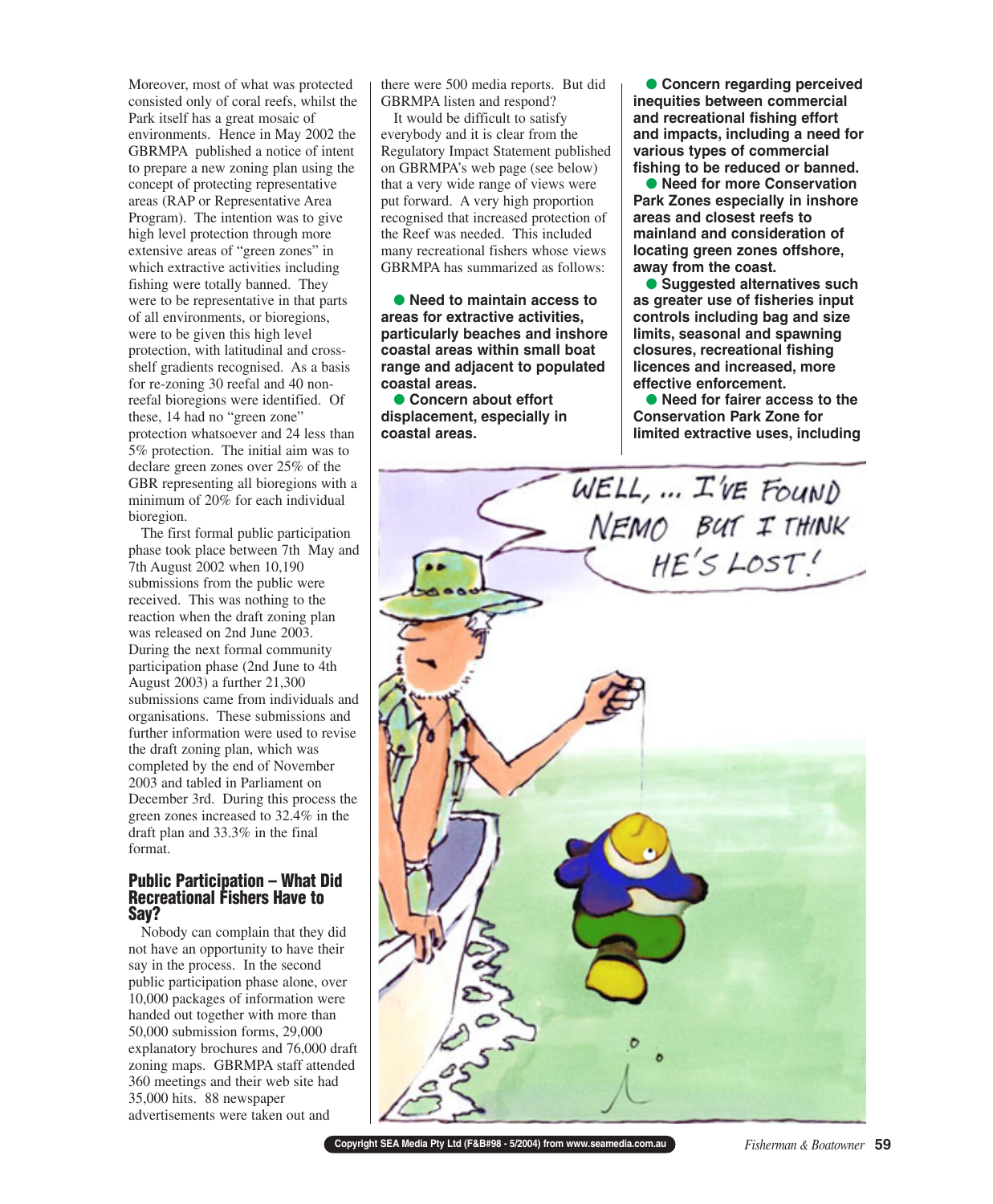

**limited line fishing, limited spear fishing and limited collecting due to the proposed large increase in Marine National Park Zones.**

● **Zone boundaries need to be clearly defined by natural features, floating markers, fixed posts or GPS co-ordinates shown on the GBRMPA charts.**

● **Need for consistent reefwide definitions and use and entry provisions for all recreational fishing activities and greater consistency with Qld fisheries legislation**

#### ● **Need for greater protection of fish species of conservation importance.**

Concern regarding consequences of closures to communities including social and economic impacts of closures on recreational fishing and fishing-based tourism, associated industries and suppliers, property and boat values, families and lifestyle.

Need to address impacts including land-based impacts, impacts of tourism, anchor damage and marine pollution, shipping impacts, coastal development and crown-of-thorns starfish and coral bleaching.

GBRMPA also collected their own data on recreational fishing based on Queensland Fisheries Service

Recreational Fishing Diaries, 1997 and 1999, SUNTAG catch and release records and from the distribution of boat ramps. Their data surprisingly suggests that very few recreational fishers use what will be after 1st July, prohibited areas. The Diaries show only 8 to 10% of fishing days are actually within the Marine Park at all, with only 1-2% in what will be closed areas and of 36,600 Sunfish tagger days (1995-2000) only about  $1\%$  were in the closed areas. They used a very conservative 5km distance from boat ramps to come up with a figure of 4% of the area within this distance being in the new green zones. Regular readers may remember that in Issue 88 of F&B I used a distance of 30n.m. (c.60km) for calculations from 6 major coastal centres for the draft zoning. GBRMPA themselves admit that "anecdotal information suggests that these data are slight underestimates"!!

They conclude that the revised zoning "will have minimal impact on recreational fishers" and "the frequency and/or cost of fishing trips are unlikely to be affected".

Certainly the bulk of the green zones lie considerable distance off-shore, too far for the average guy with a 5 to 6m tinny or centre console and a 50 to 125hp motor. Well known North

Queensland angler Keith Harveyson agrees and was recently quoted in Eddie Riddle's Townsville Bulletin column

*"The reality is that much of the new green zones is out of reach of the majority of anglers and I know from experience that this protective increase will be appreciated by generations of anglers to come. I only wish similar measures were taken in my youth when all species of fish were plentiful".* 

This reasoned comment contrasts with the attitude of the North Queensland chairman of Sunfish, Brian Pickup, who was also quoted in the Townsville Bulletin (March 25th) saying the zoning exercise was a "snow job" and that Sunfish North Queensland were considering a legal challenge.

# **Charter Fishing Operations Recognised**

In the initial stages of the RAP exercise, many were concerned that recreational and tourist fishing from charter vessels was not sufficiently recognised.

In their final wash-up GBRMPA put a value of \$50 million on this industry and took on board the concerns of the operators. They estimate that 13% of fishing days from charter vessels is in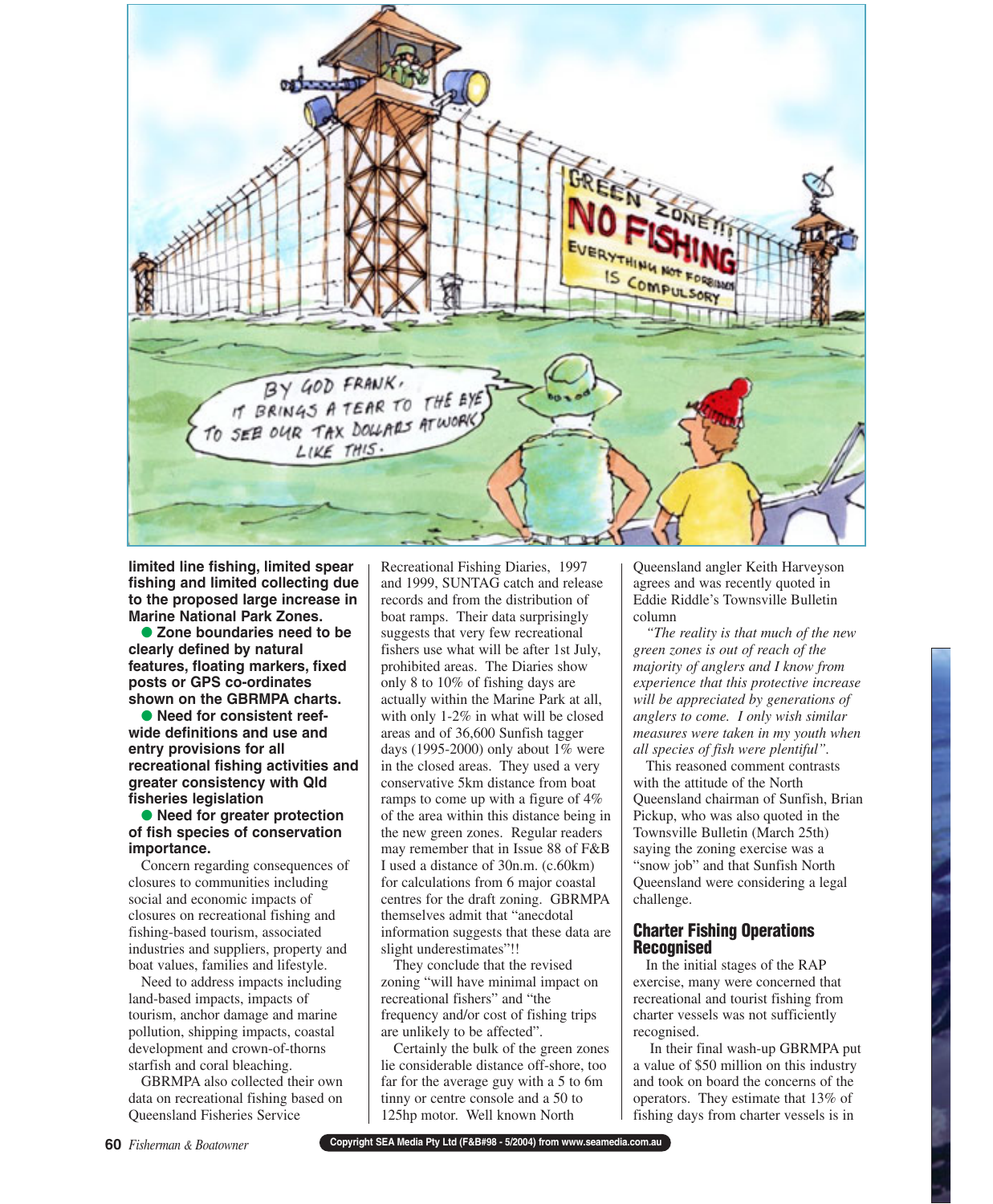what will be the green zones but expect that the industry will be highly adaptable with the ability to move over wider areas than the recreational sector in their own boats.

GBRMPA's response to the tag and release concerns (as summarized by Damon Olsen in F & B Issue 88) has been to ensure that at least in the Lizard Island to Cairns area much of the important game fishing area is zoned as Buffer Zones in which trolling for pelagic species is allowed but other fishing activities banned. Other inshore areas were also left open specifically to satisfy charter boat operators. The degree to which these operators concur with GBRMPA is yet to be seen but Game Fishing Association of Australia Research and Development Foundation president Ian Bladin is reported to have said the association was confident the multi million dollar industry would be able to continue its North Queensland operation.

# **What Were the Changes Between the Draft and Final Zoning Plans?**

At first glance the final zoning maps

look very like the drafts but closer examination indicates quite a number of significant changes which suggests that the Marine Park Authority did take account of submissions made to them.

Not surprisingly, therefore, fewest changes appear in the lightly populated far north and, with one or two notable exceptions in the South Central Great Barrier Reef located more than 100km offshore. In contrast, the highest number of small "tweaking" changes have occurred in the well used areas such as the Whitsundays, including moving some boundaries based only on co-ordinates to more easily located landmarks.

The proportion of areas for each bioregion within each category of zoning has remained approximately the same though in response to submissions some changes were significant. For example, approximately 38 outer or mid-shelf reefs or reef complexes which were drafted as green have been converted to yellow Conservation Park Zones or Habitat Protection Zones in which fishing is permitted.

However, before we get excited

about this, close examination shows that c.47 reefs or complexes which in the draft were open to fishing, are now green Marine National Park Zones. Overall it is a small increase in protected areas with about 515km2 of coral reef being opened to fishing compared to an additional c.620km2 being closed. Only GBRMPA knows the exact reasons for the changes but many would appear to be response to the recreational fishers submissions as well as the conservation and scientific lobby and, in the Swain Reefs, possibly to the commercial line fishery. Some specific changes were certainly a response to requests from recreational fishers.

## *The changes in each major section of the Park can be summarized as follows:*

# **Far Northern Management Area**

Fewest modifications have been made to the draft in this area. Davie, Tydeman, Morris, Blanchard and Reef 13-063 have had their green status revoked, but reefs around Wreck Bay and massive Hedges Reef in Princess

**Most of eastern Bowling Green Bay remains green though with some changes compared to the draft zoning. The green zone has been taken away from the mouth of the Barrattas Creek (mid distance) and a yellow zone located outside the recreationally important Morrissey Creek and Haughton River in the western part of the Bay.** 

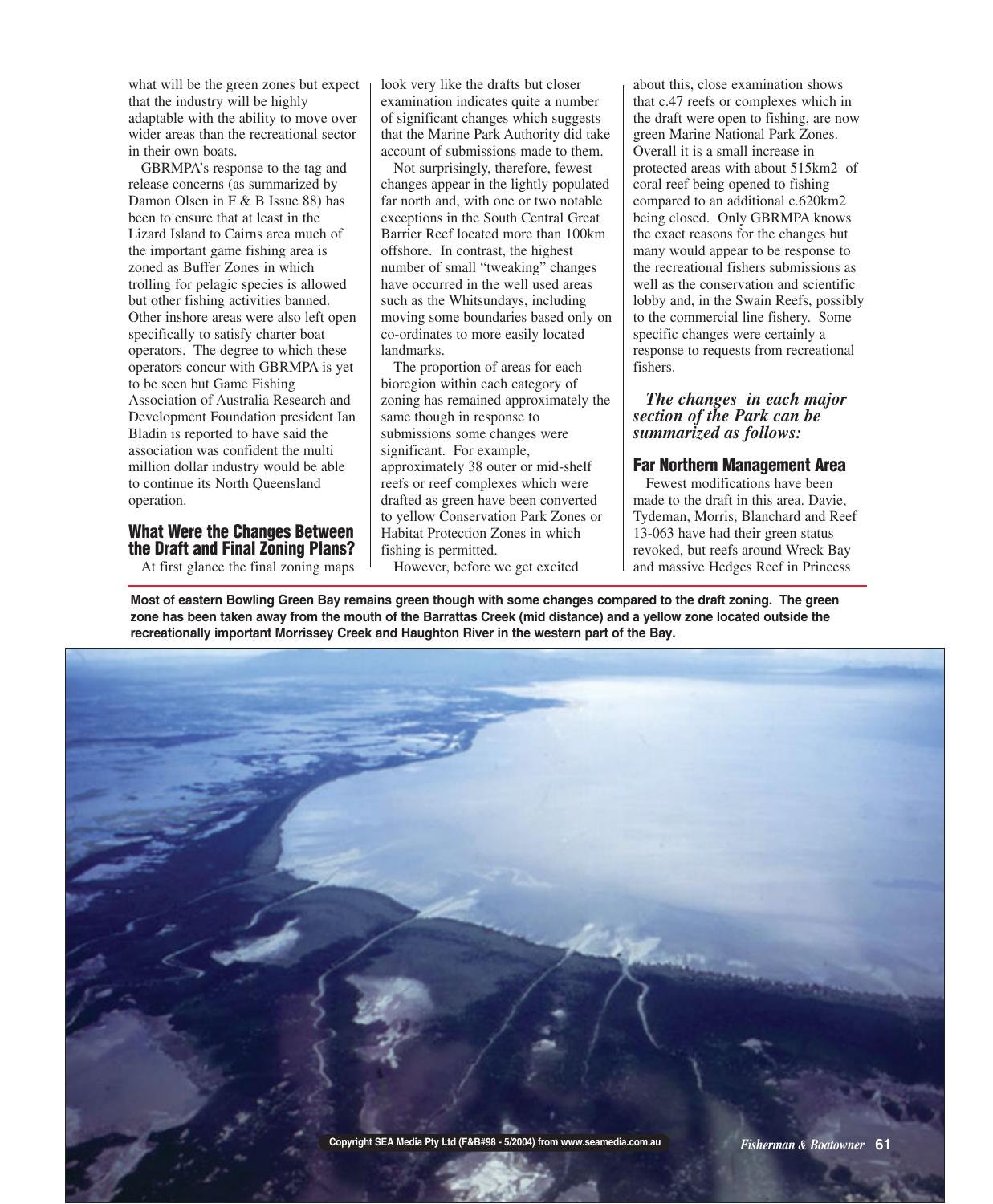

Charlotte Bay have been added. Yellow zones especially around Port Stewart have been enlarged but the ecologically sensitive Princess Charlotte Bay Special Management Area has been modified though still retaining special management provisions. The area of unique Halimeda beds behind Tijou Reef appears to have been swapped for a similar area of Halimeda behind the reefs between Bligh and Quoin Island Entrances.

#### **Cairns-Cooktown Management Area**

Quite a lot of tweaking has occurred in this area. Changes to both green and buffer zones outside the Reef have probably made things easier for the tag and release game fishers and whilst a few reefs have been added to the green Marine National Park Zone (notably most of Ribbon 10 and Hedley Reefs) and Day Reef has been added to the Scientific Research Zone. Many other reefs, including ones accessible from the mainland by recreational fishers have been opened (some as yellow restricted fishing zones) including Evening, Morning, Spitfire, Mackay, Elford, Flora and Maori Reefs. Others in the Howick Group in the far north of this area have also been opened to fishing. The result is a more "patchwork" zoning map but one which should allow multiple use.

# **Townsville-Whitsunday Management Area**

As with the Cairns area, changes

have been made off the outer shelf which should accommodate some of the requirements of tag and release game fishers. The area around Myrmidon Reef has been opened up and, although open water Marine National Park Zones have been enlarged, an almost continuous stretch of water exists just outside the Reef as General Use, Habitat Protection or Buffer Zone along the entire section. A significant number of reefs (18) has been added to the green zone in this area including ones which had traditionally been used by charter boats from Townsville. They include Kelso, Knife, Fork, Spoon, Cup, Saucer, Helix, Saville Kent, Judith Wright, Lion, Jaguar and Tiger Reefs. In compensation fewer reefs have had their draft green zoning reverted but their area is greater than those added.

They include Pith, Needle, Thread, Urchin, Davies, Darley and Square Reefs. Davies Reef (which is now yellow) and Darley are particularly important for activities from Townsville, the Burdekin and Bowen. Other smaller changes also seem to reflect submissions from the recreational fishing community (see below). However, some inshore areas, such as Upstart Bay have been added to the Green Zones probably because of their seagrass beds and dugong habitats.

# **Mackay-Capricorn Management Area**

Fifteen reefs which were shown as green in the draft including Goble,

(previously Gable) Reef, a small group in the eastern Swains, Karamea Bank and Masthead have been swapped over for new ones which include Tern, and Pompey Reefs and a small group just inside the Pompey Hardline, a group in the northern Swains and Irving and Polmaise in the Bunker-Capricorn Group.

It is difficult to explain the swap over in the remote Swains though these reefs are areas targetted by the commercial line fishery. There has been a considerable amount of modification especially to yellow zones along well used areas of the mainland, and in the Keppel Islands. Part of Repulse Bay has changed from Conservation Park Zone, with restricted fishing activities, to open General Use Zone, a rather surprising change for an ecologically sensitive area already designated a Dugong Protection Area.

# **So Who Did GBRMPA Listen To and Who Got Their Way?**

In fairness to the Marine Park Authority it must be remembered that pressures, often contradictory, came from many organisations. Reading the press over the last few weeks suggests that nobody is totally happy, which probably indicates a fairly reasonable compromise in the final zoning plan. Conservationists seem to be generally satisfied for the moment. The World Wide Fund for Nature GBR campaign manager, Imogen Zethoven is quoted as saying "the new network of marine sanctuaries will result in very real and tangible benefits for the health of the reef and its stunning wildlife". In contrast, the Australian Conservation authority has said that "due to political compromise some of the 53 areas identified as special and unique had been given inadequate protection". The tourism industry seems to be well satisfied also. Not surprisingly the commercial fishing industry has been the most critical and most vocal.

All political parties have supported the increased protection given to the Reef though the Democrats have indicated they would like to see the level of green zones raised to about 50% in the next 10-15 years. The support of both Labor and the Greens was tempered by accusations of political interference which has resulted in the changes to the Princess Charlotte Bay Special Management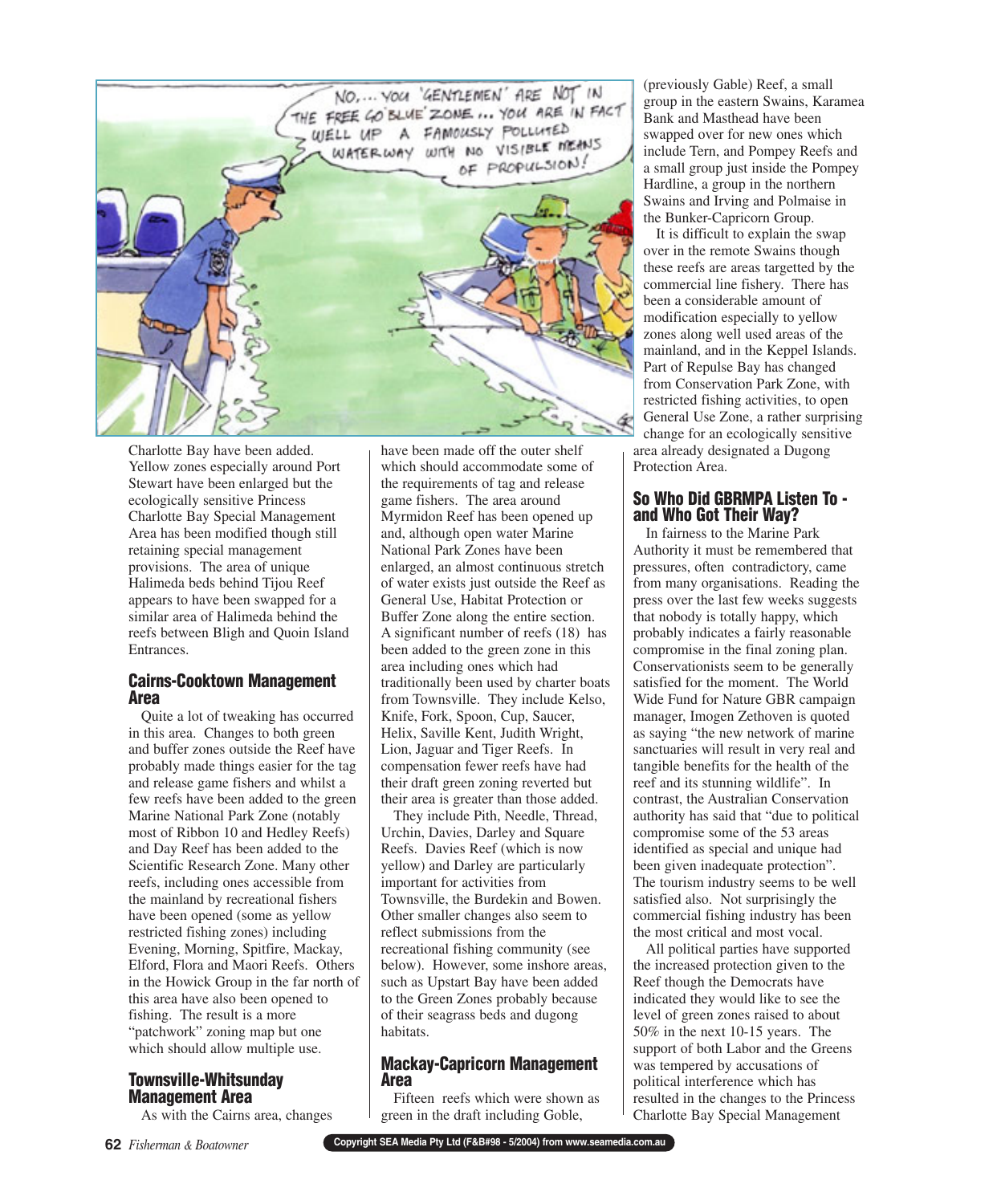**Most of Darley Reef 80km north of Bowen was designated green in the draft plan. This important recreational fishing reef is now open to fishing as Habitat Protection Zone.**

Area and partial opening up of Repulse Bay as a General Use Zone. Both these areas have recognised environmental significance and if political influence has been misused then it has tainted what in general has been a very open exercise.

With a few exceptions the recreational fishing community seems reasonably content with the final outcome and, as recognised by the Great Barrier Reef Marine Park Authority, is a very adaptable group. Personally, I thought that more yellow zones in which restricted tackle would discourage commercial fishing, would favor recreational fishers and I believe on balance, the 'tweaking' of the yellow zones in many well used areas has come out in our favor. Certainly GBRMPA listened to submissions made to them especially during the many public meetings.

For example, many of the suggestions made in the widely circulated submission by the REACT group and Sunfish N.Q. have been adopted on both a large scale (e.g. opening up of the area around Myrmidon Reef on the outer shelf off Townsville and opening up Davies Reef) and for small scale detail (e.g. moving the boundary of the green zone of Great Palm Island a few kilometres to open up the important mackerel fishing areas around Paluma, Albino and Chilcott Rocks). As indicated earlier, the needs of the tag and release fishers also seem to have been recognised and whilst the final zoning may not be ideal, it should not cause major downturn in the activity.

A well publicized concept in recent weeks within the North Queensland recreational fishing community, has been the suggestion of constructing artificial reefs in easily accessible areas, initially off Magnetic Island as a way to compensate anglers for fishing spots lost under the Representative Areas Programme. This is an interesting idea and has not been rejected out of hand by the Great Barrier Reef Marine Park Authority. The concept is not new but will be as controversial as the



rezoning exercise itself. There are many pros and cons which will need consideration and the issues will be discussed in a future issue of F&B.

#### **What Is Needed Now?**

These are the greatest changes ever made to what activities may or may not be carried out within the GBR Marine Park. At time of writing (mid April) the only comprehensive source of information on the zoning and regulations is on the GBRMPA web site (see below). This is regularly updated and if you have access to the web, will give you all the information you need. Electronic means of communication, (web-site or CDRom) will be given priority by GBRMPA who are negotiating with several electronic companies to have all the co-ordinates of the green zones incorporated in their GPS maps. These co-ordinates are also clearly indicated on 18 detailed 1:250,000 maps being prepared at time of writing, and thus

**Wilson Island and Reef, Capricorn Group, a reef added to the green zones in the final plan.**



**Copyright SEA Media Pty Ltd (F&B#98 - 5/2004) from www.seamedia.com.au**

will be easily accessible for hand held GPS's. For the average tinny owner, hard copies of the maps will become available from mid to late June at a range of outlets including bait and tackle shops. The good news is that initially (at least) these will be free of charge.

GBRMPA plans other actions to publicise the new zoning including information at boat ramps and a best practice booklet. There should be no excuse for not being aware of the regulations by July. Although the zoning is fixed, GBRMPA has indicated that they will take on board any suggestions as to how the information is displayed or passed on to the public as there will be the opportunity to streamline maps etc. in the not too distant future when Queensland finalises the zoning of its coastal waters, hopefully in a complementary way to the GBRMPA zoning.

Having put in place a complex zoning system, to maintain its credibility, the Federal Government needs to provide sufficient funding to put it in place and provide a reasonable

level of regulation and surveillance. The economic value of the Reef has been used very strongly as a justification for the introduction of greater protection. A reasonable proportion of the income from taxes and the like needs to be allocated to ensure the system works.

Over the last few months many predictions have been made by GBRMPA and Government about the environmental and ecological